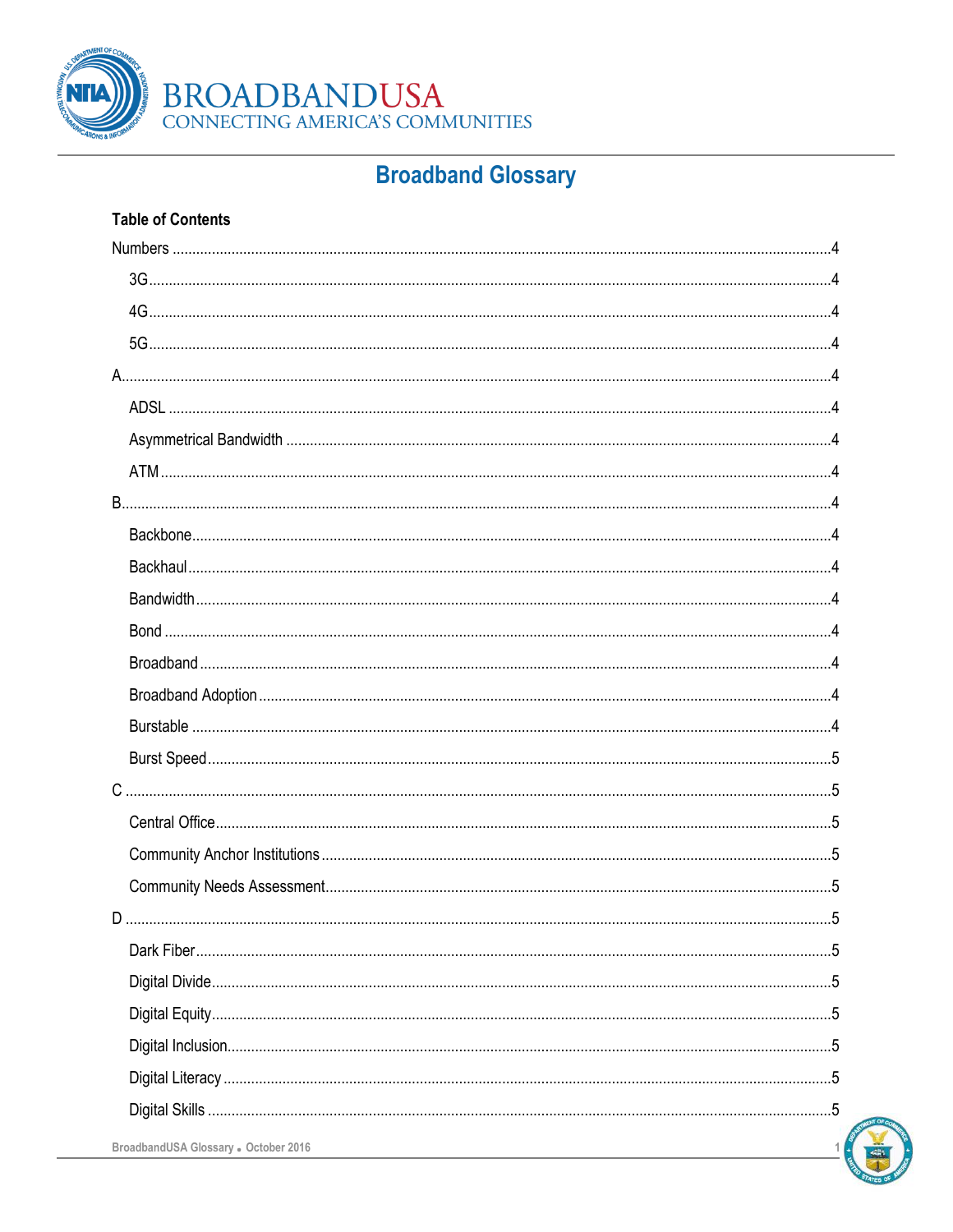

# BROADBANDUSA<br>CONNECTING AMERICA'S COMMUNITIES

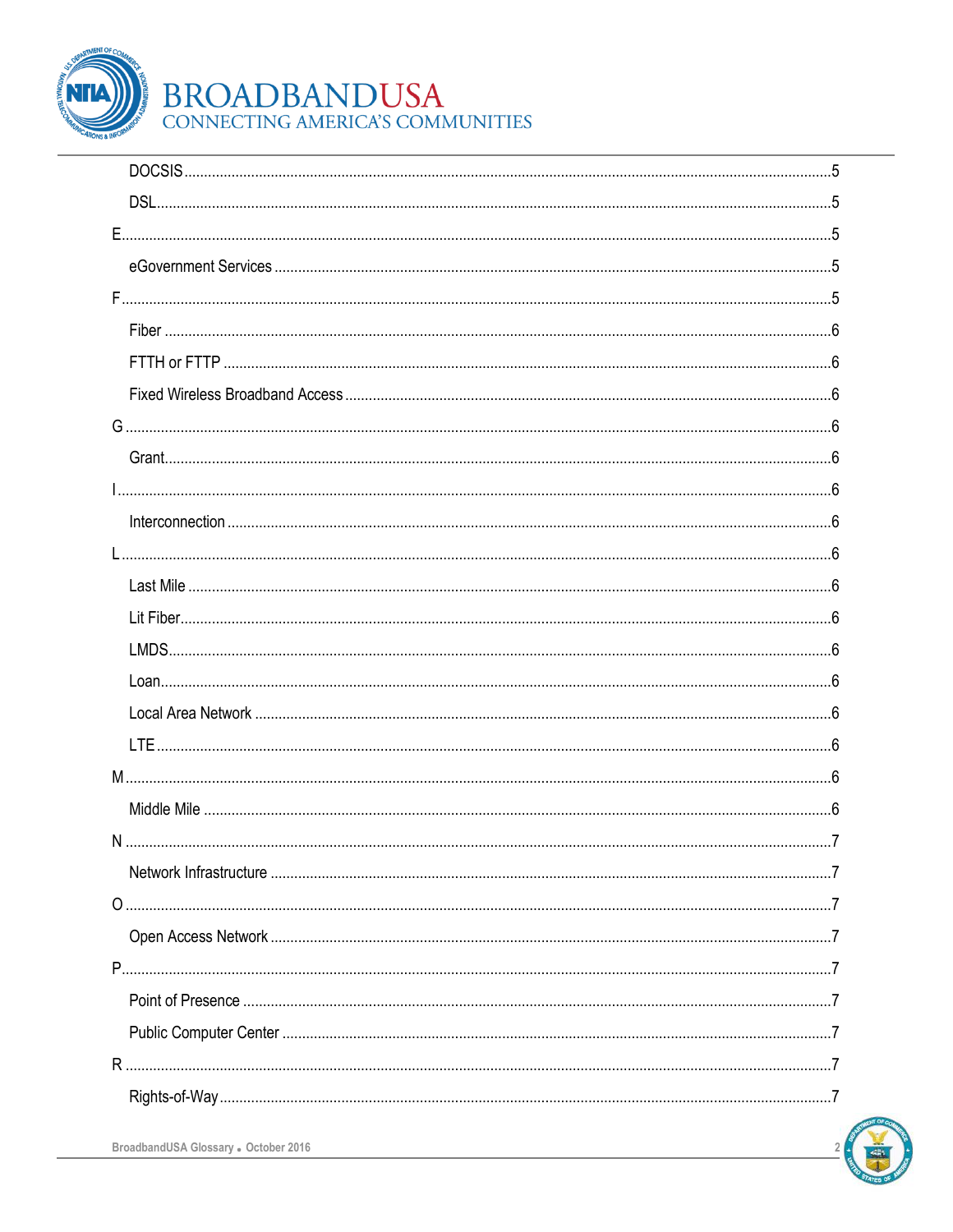

# BROADBANDUSA<br>CONNECTING AMERICA'S COMMUNITIES

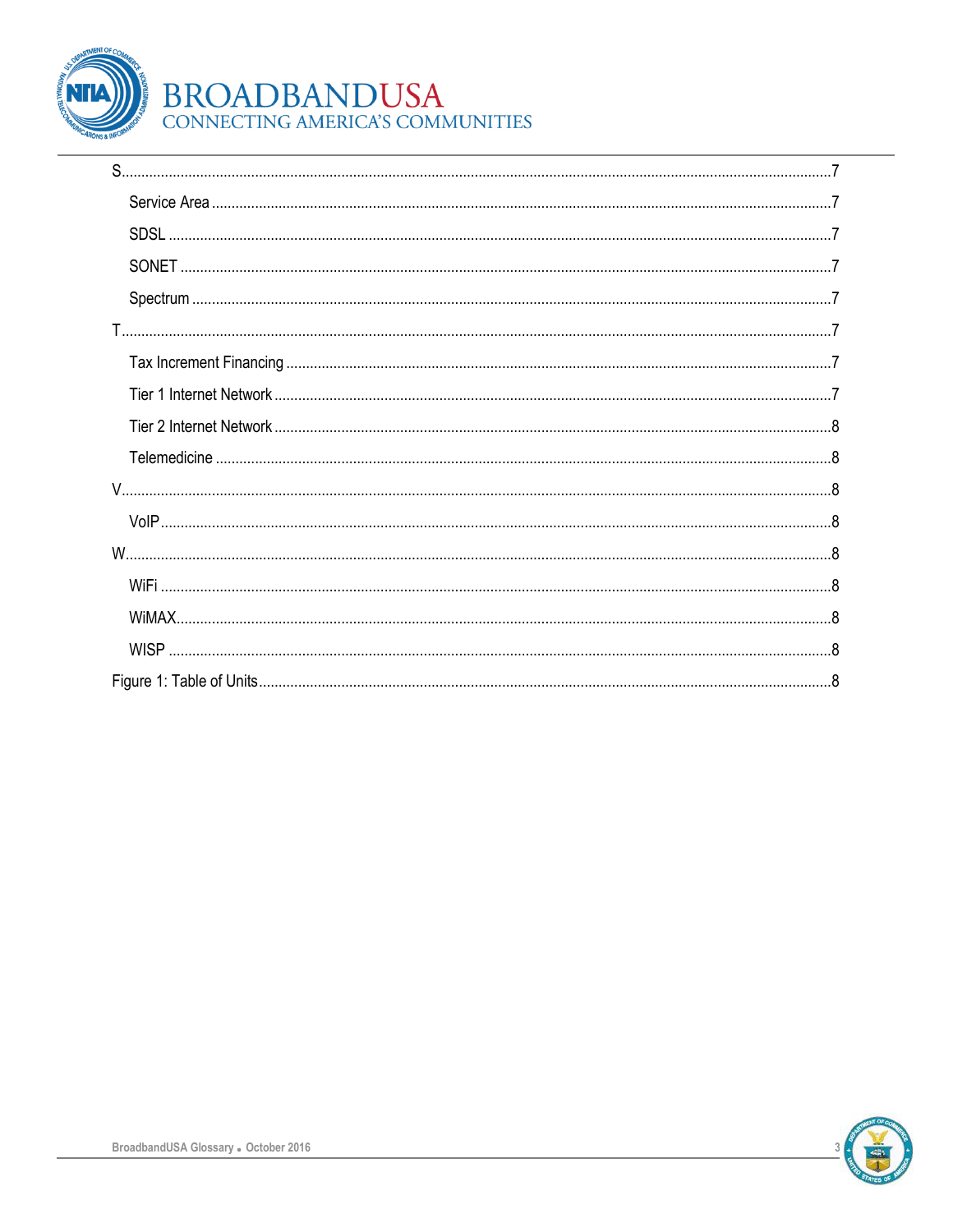

#### <span id="page-3-0"></span>**Numbers**

<span id="page-3-1"></span>3G: The term for the 3<sup>rd</sup> generation wireless telecommunications standards usually with network speeds of less than 1 Mbps.

<span id="page-3-2"></span>4G: The term for 4<sup>th</sup> generation wireless telecommunications standards usually with network speeds greater than 1 Mbps.

<span id="page-3-3"></span>5G: The term for emerging 5<sup>th</sup> generation wireless telecommunications standards usually associated with network speeds of up to 1 Gpbs or more.

#### <span id="page-3-4"></span>**A**

<span id="page-3-5"></span>**ADSL (Asymmetrical Digital Subscriber Line):** A form of Internet service communications technology that delivers constantly accessible data transmissions over copper telephone lines. ADSL is a common brand of DSL and has download speeds between 2 and 6 Mbps and upload speeds reaching 512 Kbps.<sup>1</sup>

<span id="page-3-6"></span>**Asymmetrical Bandwidth:** A connection in which the maximum transfer rate is different for download and upload speeds.<sup>1</sup>

<span id="page-3-7"></span>**ATM (Asynchronous Transfer Mode):** A transmission method where information is re-structured into cells. It is asynchronous due to the fact that the recurrence of cells from an individual user is not necessarily periodic.<sup>2</sup>

#### <span id="page-3-8"></span>**B**

<span id="page-3-9"></span>**Backbone:** A major high-speed transmission line that strategically links smaller high-speed Internet networks across the globe.<sup>3</sup>

<span id="page-3-10"></span>**Backhaul:** The portion of a broadband network in which the local access or end user point is linked to the main Internet network.

<span id="page-3-11"></span>**Bandwidth:** The capability of telecommunications and Internet networks to transmit data and signals.<sup>1</sup>

<span id="page-3-12"></span>**Bond:** A fixed-income security in which a borrower borrows money from an investor for a specified period of time at fixed or variable interest rate.

<span id="page-3-13"></span>**Broadband:** The term broadband commonly refers to high-speed Internet access that is always on and faster than traditional dial-up access. Broadband includes several high-speed transmission technologies, such as fiber, wireless, satellite, digital subscriber line and cable. For the Federal Communications Commission (FCC), broadband capability requires consumers to have access to actual download speeds of at least 25 Mbps and actual upload speeds of at least 3 Mbps. 1

<span id="page-3-14"></span>**Broadband Adoption:** The use of broadband in places where it is available, measured as the percentage of households that use broadband in such areas. Link to Digital Inclusion definition<sup>1</sup>

<span id="page-3-15"></span>**Burstable:** Authorizes a connection to exceed its specified speed, normally up to a set maximum capacity for a period of time.4

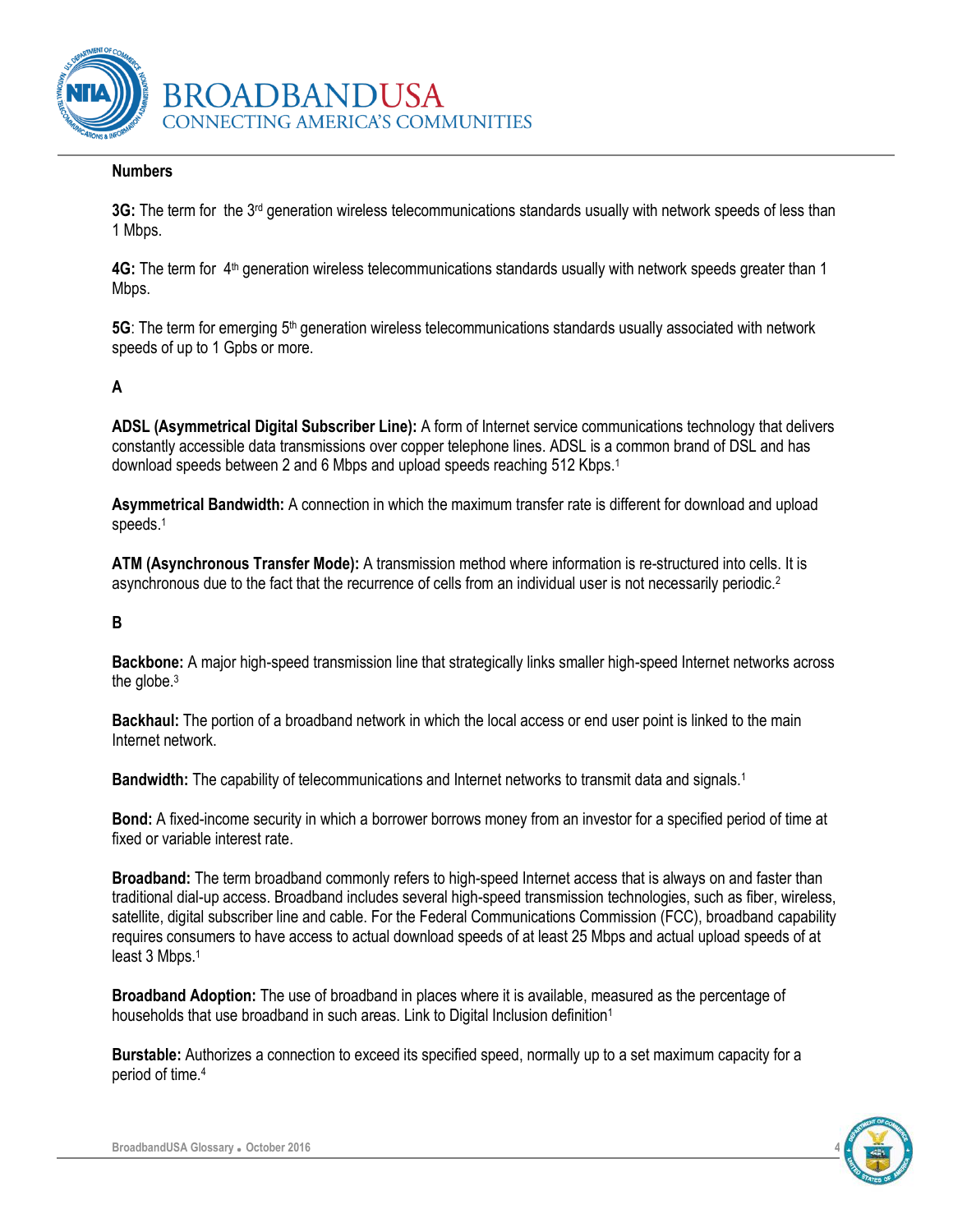

<span id="page-4-0"></span>**Burst Speed:** A method which momentarily allots additional bandwidth to consumer's services for short periods of time.<sup>1</sup>

<span id="page-4-1"></span>**C**

<span id="page-4-2"></span>**Central Office:** A telecommunication company's building where consumers' phone lines are attached to equipment that connects a consumer to other consumers in that central office or other central offices across the globe.<sup>5</sup>

<span id="page-4-3"></span>**Community Anchor Institutions:** Schools, libraries, medical and healthcare providers, public safety entities, institutes of higher education and other community support organizations that provide outreach, access, equipment and support services to facilitate greater use of broadband service by the entire population and local governments.<sup>3</sup>

<span id="page-4-4"></span>**Community Needs Assessment:** An assessment of the deficiencies that exist in a community that are preventing it from reaching goals or desired results relating to broadband.<sup>6</sup>

#### <span id="page-4-5"></span>**D**

<span id="page-4-6"></span>**Dark Fiber:** Fiber that is in place but not being used for broadband services. ("non-lit" fiber, also see "Lit Fiber").<sup>7</sup>

<span id="page-4-7"></span>**Digital Divide:** The gap between those of a populace that have access to the Internet and other communications technologies and those that have limited or no access.

<span id="page-4-8"></span>**Digital Equity:** Recognizes that digital access and skills are now required for full participation in many aspects of society and the economy. Digital Equity links Digital Inclusion to social justice and highlights that a lack of access and/or skills can further isolate individuals and communities from a broad range of opportunities.

<span id="page-4-9"></span>**Digital Inclusion:** Implies that individuals and communities have access to robust broadband connections; Internetenabled devices that meet their needs; and the skills to explore, create and collaborate in the digital world.

<span id="page-4-10"></span>**Digital Literacy:** The ability to leverage current technologies, such as smartphones and laptops, and Internet access to perform research, create content and interact with the world.<sup>8</sup>

<span id="page-4-11"></span>**Digital Skills:** Any skills related to operating digital devices or taking advantage of digital resources.

<span id="page-4-12"></span>**DOCSIS (Data Over Cable System Interface Specification):** The international telecommunications standard for cable signaling data and spectrum sharing.<sup>2</sup>

<span id="page-4-13"></span>**DSL (Digital Subscriber Line):** A form of technology that utilizes a two-wire copper telephone line to allow users to simultaneously connect to and operate the Internet and the telephone network without disrupting either connection.<sup>1</sup>

#### <span id="page-4-14"></span>**E**

<span id="page-4-16"></span>**F**

<span id="page-4-15"></span>**eGovernment Services:** The government's use of web-based and information technology resources to connect with citizens and provide online services and resources.<sup>8</sup>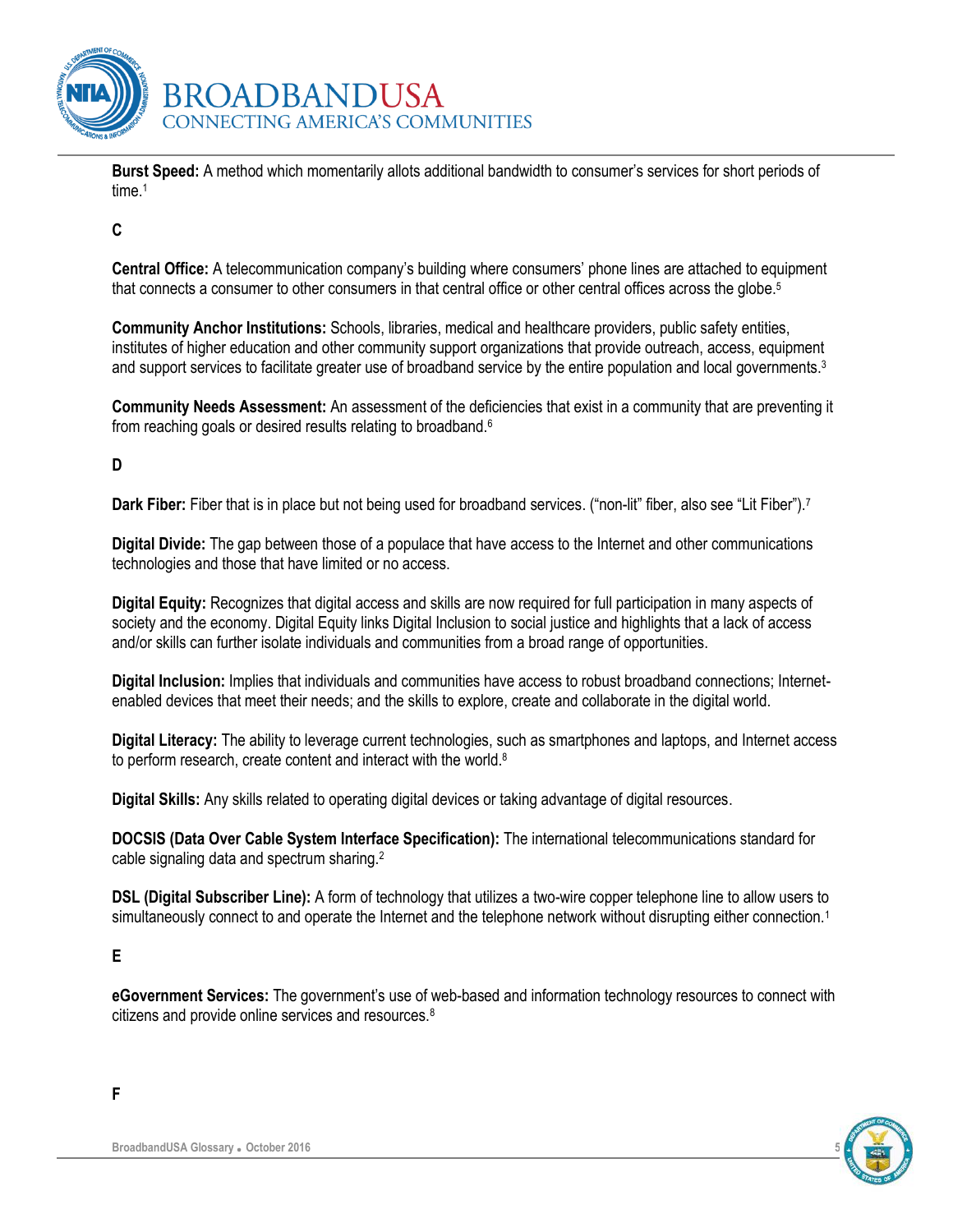

<span id="page-5-0"></span>**Fiber** (Also referred to as Fiber Strand): A flexible hair-thin glass or plastic strand that is capable of transmitting large amounts of data at high transfer rates as pulses or waves of light.

<span id="page-5-1"></span>**FTTH or FTTP (Fiber to the Home or Fiber to the Premise):** The delivery and connection of fiber optics directly to a home or building.<sup>7</sup>

<span id="page-5-2"></span>**Fixed Wireless Broadband Access:** The use of wireless devices/systems in connecting two fixed locations, such as offices or homes. The connections occur through the air, rather than through fiber, resulting in a less expensive alternative to a fiber connection.<sup>1</sup>

#### <span id="page-5-3"></span>**G**

<span id="page-5-4"></span>**Grant:** A legal instrument reflecting a relationship between a government agency and a recipient. The main purpose of the relationship is to dispense money or resources in order to accomplish a public purpose. No substantial involvement is anticipated by the government agency during the recipient's completion of the activity.<sup>9</sup>

#### <span id="page-5-5"></span>**I**

**Internet Service Provider (ISP):** A company that provides users (individuals or businesses) with access (a connection) to the Internet and related services.<sup>3</sup>

<span id="page-5-6"></span>**Interconnection:** The linking of numerous telecommunications networks to exchange user traffic.<sup>3</sup>

<span id="page-5-7"></span>**L**

<span id="page-5-8"></span>Last Mile: The technology and process of connecting the end customer's home or business to the local network provider.<sup>3</sup>

<span id="page-5-9"></span>**Lit Fiber:** An active fiber optic cable capable of transmitting data.

<span id="page-5-10"></span>**LMDS (Local Multipoint Distribution Service):** A wireless broadband service that uses microwave signals to render communications service – voice, data, Internet – to customers within the last mile.<sup>1</sup>

<span id="page-5-11"></span>**Loan:** The giving of money or property in exchange for payment of the principal amount plus interest.

<span id="page-5-12"></span>**Local Area Network (LAN):** A group of network devices that are on a high-speed connection and typically within the same building or location. (cite: Indiana University, https://kb.iu.edu/d/agki)

<span id="page-5-13"></span>**LTE (Long Term Evolution):** A 4G wireless broadband technology that provides speeds up to 100 Mbps download and 30 Mbps upload.

#### <span id="page-5-14"></span>**M**

<span id="page-5-15"></span>**Middle Mile:** The connection between a local network, also called a "last mile" connection, and the backbone Internet network.3

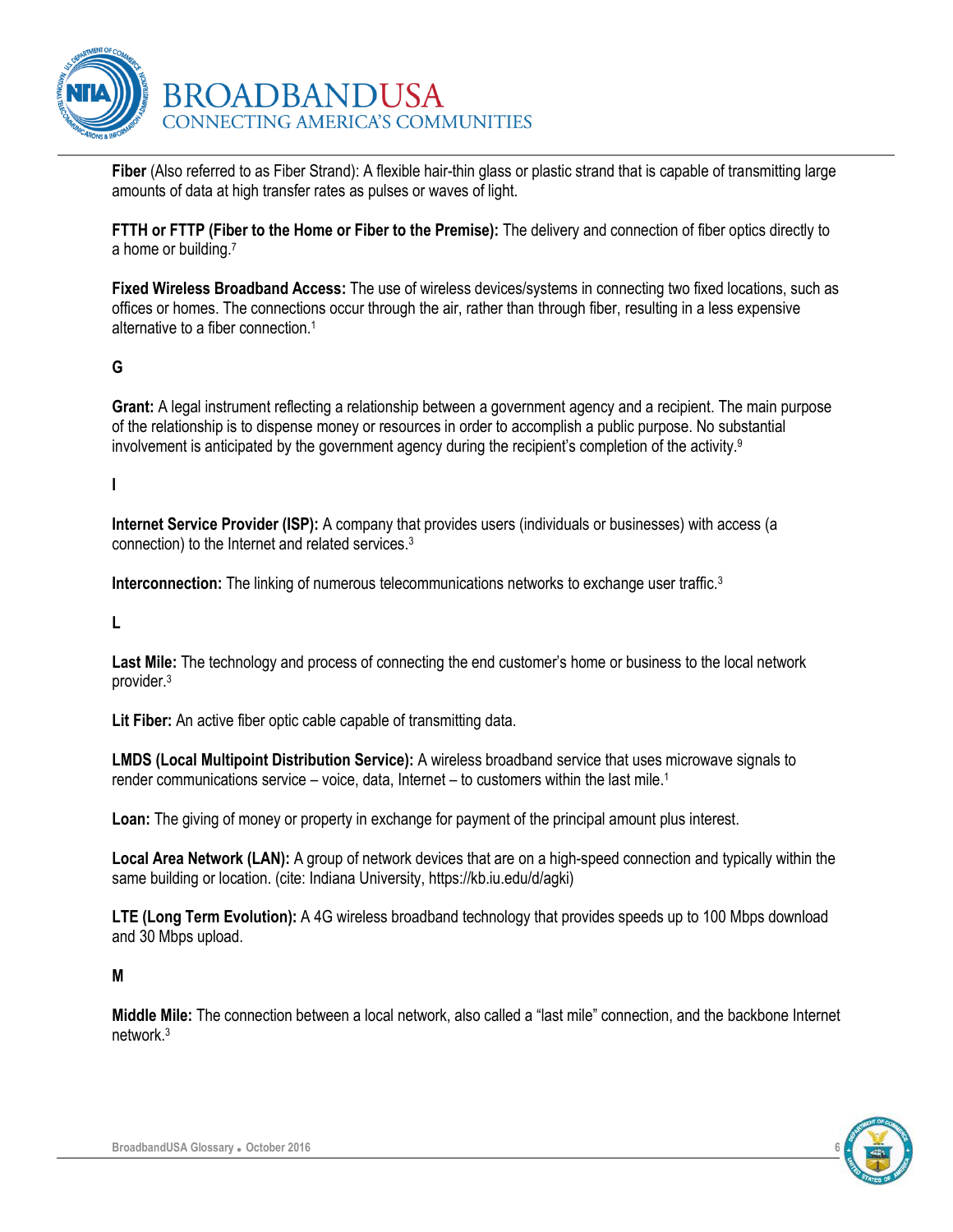

#### <span id="page-6-0"></span>**N**

<span id="page-6-1"></span>**Network Infrastructure:** The hardware and software components of a network that provide network connectivity and allow the network to function.

#### <span id="page-6-2"></span>**O**

<span id="page-6-3"></span>**Open Access Network:** Networks that offer wholesale access to network infrastructure or services provided on fair and reasonable terms with some degree of transparency and nondiscrimination.

#### <span id="page-6-4"></span>**P**

<span id="page-6-5"></span>Point of Presence: The particular place or facility where local Internet service providers connect to other networks. Distance from the Point of Presence can affect service availability and pricing.<sup>3</sup>

<span id="page-6-6"></span>**Public Computer Center (PCC):** A facility that is open to the public and provides broadband access, education, support and training relevant to community needs. PCC locations include, but are not limited to, community colleges, libraries, schools, youth centers, employment service centers, Native American chapter houses, community centers, senior centers, assistive technology centers for people with disabilities, community health centers and centers in public housing developments that provide broadband access to the general public or specific vulnerable populations, such as low-income, unemployed, older adults, children, minorities and people with disabilities.<sup>6</sup>

#### <span id="page-6-7"></span>**R**

<span id="page-6-8"></span>**Rights-of-Way (ROW):** ROW are legal rights to pass through property owned by another. ROW are frequently used to secure access to land for digging trenches, deploying fiber, constructing towers and deploying equipment on existing towers and utility poles.<sup>6</sup>

#### <span id="page-6-9"></span>**S**

<span id="page-6-10"></span>**Service Area:** The entire area within which a service provider either offers or intends to offer broadband service.<sup>6</sup>

<span id="page-6-11"></span>**SDSL (Symmetrical DSL):** A technology that permits the transfer of data over copper telephone lines. The transmission bandwidth for uploads and downloads is equal.<sup>1</sup>

<span id="page-6-12"></span>**SONET (Synchronous Optical Network):** An American National Standards Institute standard for the simultaneous transmission of data over optical fiber.<sup>10</sup>

<span id="page-6-13"></span>**Spectrum:** A conceptual tool used to organize and map the physical phenomena of electromagnetic waves. These waves propagate through space at different radio frequencies, and the set of all possible frequencies is called the electromagnetic spectrum.<sup>6</sup>

#### <span id="page-6-14"></span>**T**

<span id="page-6-15"></span>**Tax Increment Financing:** A public financing method through which future property tax increases can be diverted to subsidize community development and improvement projects.

<span id="page-6-16"></span>**Tier 1 Internet Network:** A network of Internet providers that form a superhighway that allows users access to every other network on the Internet.3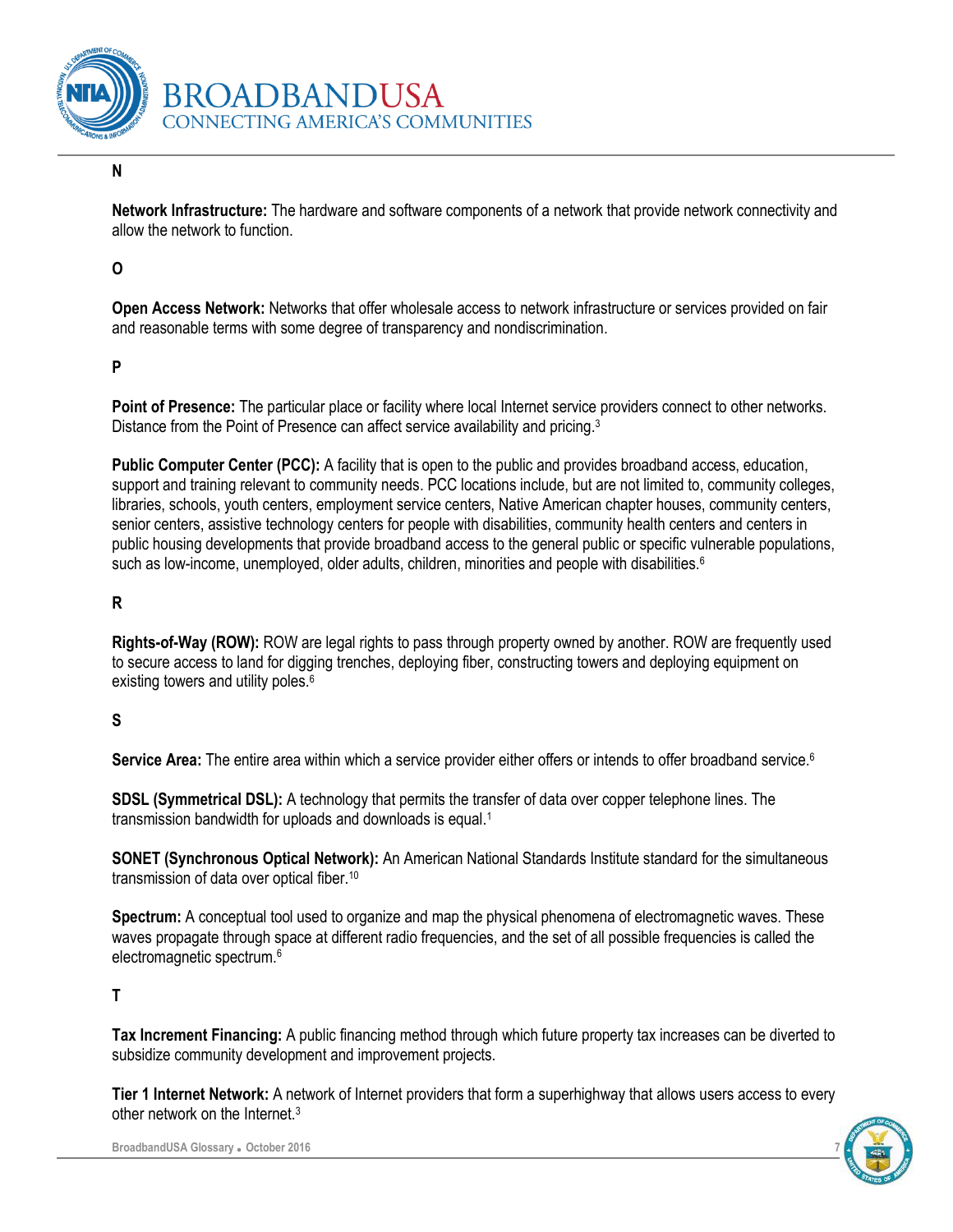

<span id="page-7-0"></span>**Tier 2 Internet Network:** A network of smaller Internet providers that allow users to reach some portion of the Internet but that still purchase IP transit.<sup>3</sup>

<span id="page-7-1"></span>**Telemedicine:** The use of high-speed, high-capacity Internet to support long-distance healthcare services, patient and provider education and enhanced healthcare administration.<sup>11</sup>

#### <span id="page-7-2"></span>**V**

<span id="page-7-3"></span>**VoIP (Voice over Internet Protocol):** A technology that allows users to send and receive voice calls using an Internet connection instead of a phone line.<sup>1</sup>

#### <span id="page-7-4"></span>**W**

<span id="page-7-5"></span>**WiFi (Wireless Fidelity):** A technology that uses radio transmissions to enable electronic devices to connect to a wireless local area network (LAN).

<span id="page-7-6"></span>**WiMAX:** A wireless technology through which wireless Internet access is provided with a significantly larger range than regular WiFi. WiMAX can provide broadband service up to 30 miles.<sup>3</sup>

<span id="page-7-7"></span>**WISP:** An ISP that provides service through a wireless network.

#### <span id="page-7-8"></span>**Figure 1: Table of Units**

| The following units are associated with broadband: |                                                  |  |
|----------------------------------------------------|--------------------------------------------------|--|
| Bit                                                | Smallest unit of digital information             |  |
| <b>Byte</b>                                        | Equal to 8 bits                                  |  |
| <b>Bps</b>                                         | Bits per second                                  |  |
| Kbps                                               | Kilobits per second (1000 bits per second)       |  |
| <b>Mbps</b>                                        | Megabits per second (1 million bits per second)  |  |
| Gbps                                               | Gigabits per second (1 billion bits per second)  |  |
| Tbps                                               | Terabits per second (1 trillion bits per second) |  |